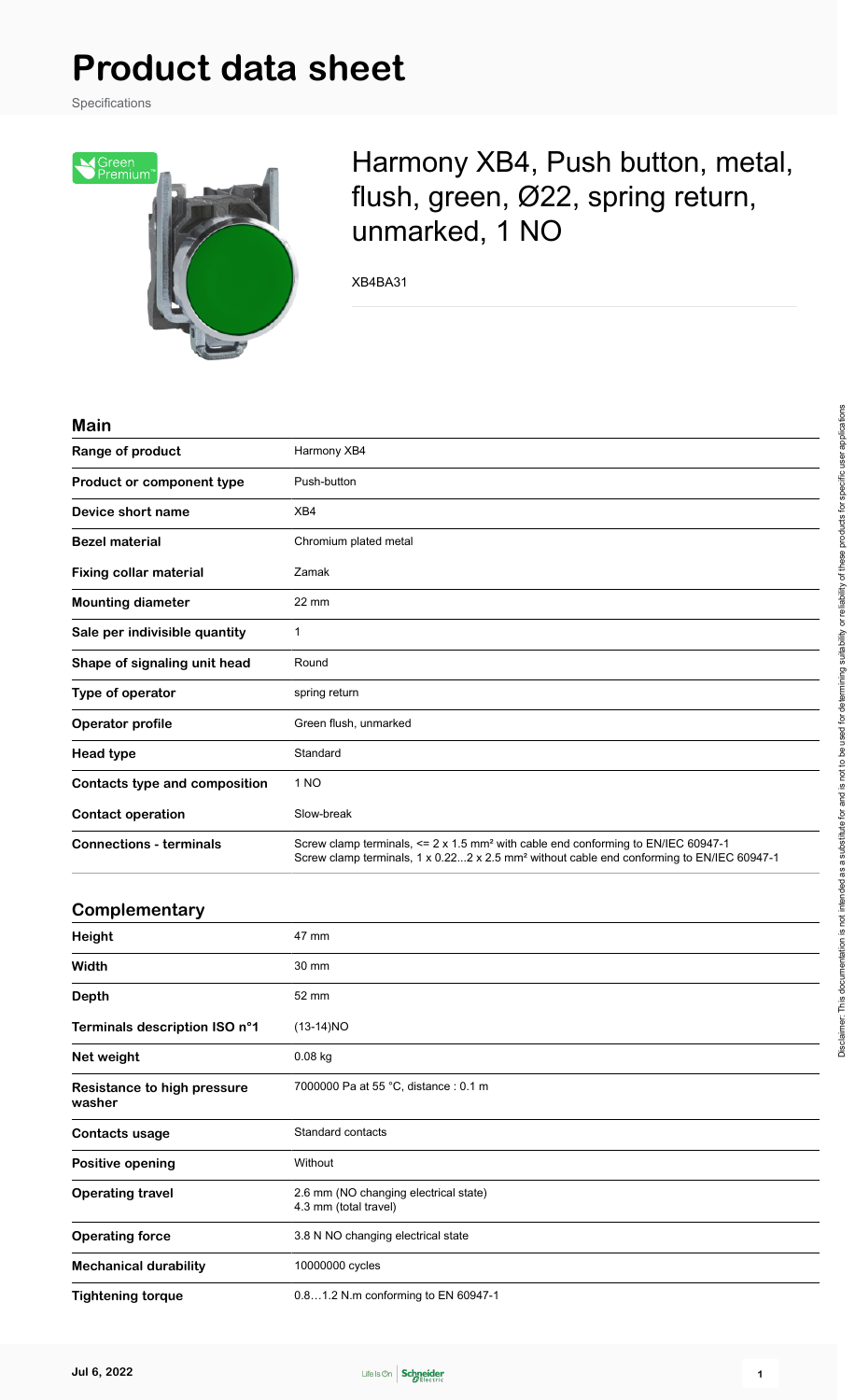| Shape of screw head                            | Cross compatible with Philips no 1 screwdriver<br>Cross compatible with pozidriv No 1 screwdriver<br>Slotted compatible with flat $Ø$ 4 mm screwdriver<br>Slotted compatible with flat $\varnothing$ 5.5 mm screwdriver                                                                                                                                                                                                                                                                                                                                                                                                                                                      |  |
|------------------------------------------------|------------------------------------------------------------------------------------------------------------------------------------------------------------------------------------------------------------------------------------------------------------------------------------------------------------------------------------------------------------------------------------------------------------------------------------------------------------------------------------------------------------------------------------------------------------------------------------------------------------------------------------------------------------------------------|--|
| <b>Contacts material</b>                       | Silver alloy (Ag/Ni)                                                                                                                                                                                                                                                                                                                                                                                                                                                                                                                                                                                                                                                         |  |
| <b>Short-circuit protection</b>                | 10 A cartridge fuse type gG conforming to EN/IEC 60947-5-1                                                                                                                                                                                                                                                                                                                                                                                                                                                                                                                                                                                                                   |  |
| [Ith] conventional free air<br>thermal current | 10 A conforming to EN/IEC 60947-5-1                                                                                                                                                                                                                                                                                                                                                                                                                                                                                                                                                                                                                                          |  |
| [Ui] rated insulation voltage                  | 600 V (pollution degree 3) conforming to EN/IEC 60947-1                                                                                                                                                                                                                                                                                                                                                                                                                                                                                                                                                                                                                      |  |
| [Uimp] rated impulse withstand<br>voltage      | 6 kV conforming to EN/IEC 60947-1                                                                                                                                                                                                                                                                                                                                                                                                                                                                                                                                                                                                                                            |  |
| [le] rated operational current                 | 3 A at 240 V, AC-15, A600 conforming to EN/IEC 60947-5-1<br>6 A at 120 V, AC-15, A600 conforming to EN/IEC 60947-5-1<br>0.1 A at 600 V, DC-13, Q600 conforming to EN/IEC 60947-5-1<br>0.27 A at 250 V, DC-13, Q600 conforming to EN/IEC 60947-5-1<br>0.55 A at 125 V, DC-13, Q600 conforming to EN/IEC 60947-5-1<br>1.2 A at 600 V, AC-15, A600 conforming to EN/IEC 60947-5-1                                                                                                                                                                                                                                                                                               |  |
| <b>Electrical durability</b>                   | 1000000 cycles, AC-15, 2 A at 230 V, operating rate <3600 cyc/h, load factor: 0.5 conforming to EN/<br>IEC 60947-5-1 appendix C<br>1000000 cycles, AC-15, 3 A at 120 V, operating rate <3600 cyc/h, load factor: 0.5 conforming to EN/<br>IEC 60947-5-1 appendix C<br>1000000 cycles, AC-15, 4 A at 24 V, operating rate <3600 cyc/h, load factor: 0.5 conforming to EN/IEC<br>60947-5-1 appendix C<br>1000000 cycles, DC-13, 0.2 A at 110 V, operating rate <3600 cyc/h, load factor: 0.5 conforming to EN/<br>IEC 60947-5-1 appendix C<br>1000000 cycles, DC-13, 0.5 A at 24 V, operating rate <3600 cyc/h, load factor: 0.5 conforming to EN/<br>IEC 60947-5-1 appendix C |  |
| <b>Electrical reliability</b>                  | $\Lambda$ < 10exp(-6) at 5 V and 1 mA in clean environment conforming to EN/IEC 60947-5-4<br>A < 10exp(-8) at 17 V and 5 mA in clean environment conforming to EN/IEC 60947-5-4                                                                                                                                                                                                                                                                                                                                                                                                                                                                                              |  |
| Device presentation                            | Complete product                                                                                                                                                                                                                                                                                                                                                                                                                                                                                                                                                                                                                                                             |  |

## **Environment**

| <b>Protective treatment</b>              | <b>TH</b>                                                                                                                                                                      |  |
|------------------------------------------|--------------------------------------------------------------------------------------------------------------------------------------------------------------------------------|--|
| Ambient air temperature for<br>storage   | $-4070 °C$                                                                                                                                                                     |  |
| Ambient air temperature for<br>operation | $-4070 °C$                                                                                                                                                                     |  |
| Overvoltage category                     | Class I conforming to IEC 60536                                                                                                                                                |  |
| IP degree of protection                  | IP66 conforming to IEC 60529<br>IP <sub>67</sub><br>IP <sub>69</sub><br>IP69K                                                                                                  |  |
| <b>NEMA</b> degree of protection         | NEMA <sub>13</sub><br>NEMA 4X                                                                                                                                                  |  |
| IK degree of protection                  | IK06 conforming to IEC 50102                                                                                                                                                   |  |
| <b>Standards</b>                         | JIS C8201-5-1<br>EN/IEC 60947-5-5<br><b>UL 508</b><br>EN/IEC 60947-1<br>EN/IEC 60947-5-4<br>EN/IEC 60947-5-1<br>CSA C22.2 No 14<br><b>JIS C8201-1</b>                          |  |
| <b>Product certifications</b>            | <b>CSA</b><br>GL<br><b>BV</b><br>UL listed<br><b>DNV</b><br>LROS (Lloyds register of shipping)                                                                                 |  |
| <b>Vibration resistance</b>              | 5 gn (f= 2500 Hz) conforming to IEC 60068-2-6                                                                                                                                  |  |
| <b>Shock resistance</b>                  | 30 gn (duration = 18 ms) for half sine wave acceleration conforming to IEC 60068-2-27<br>50 gn (duration = 11 ms) for half sine wave acceleration conforming to IEC 60068-2-27 |  |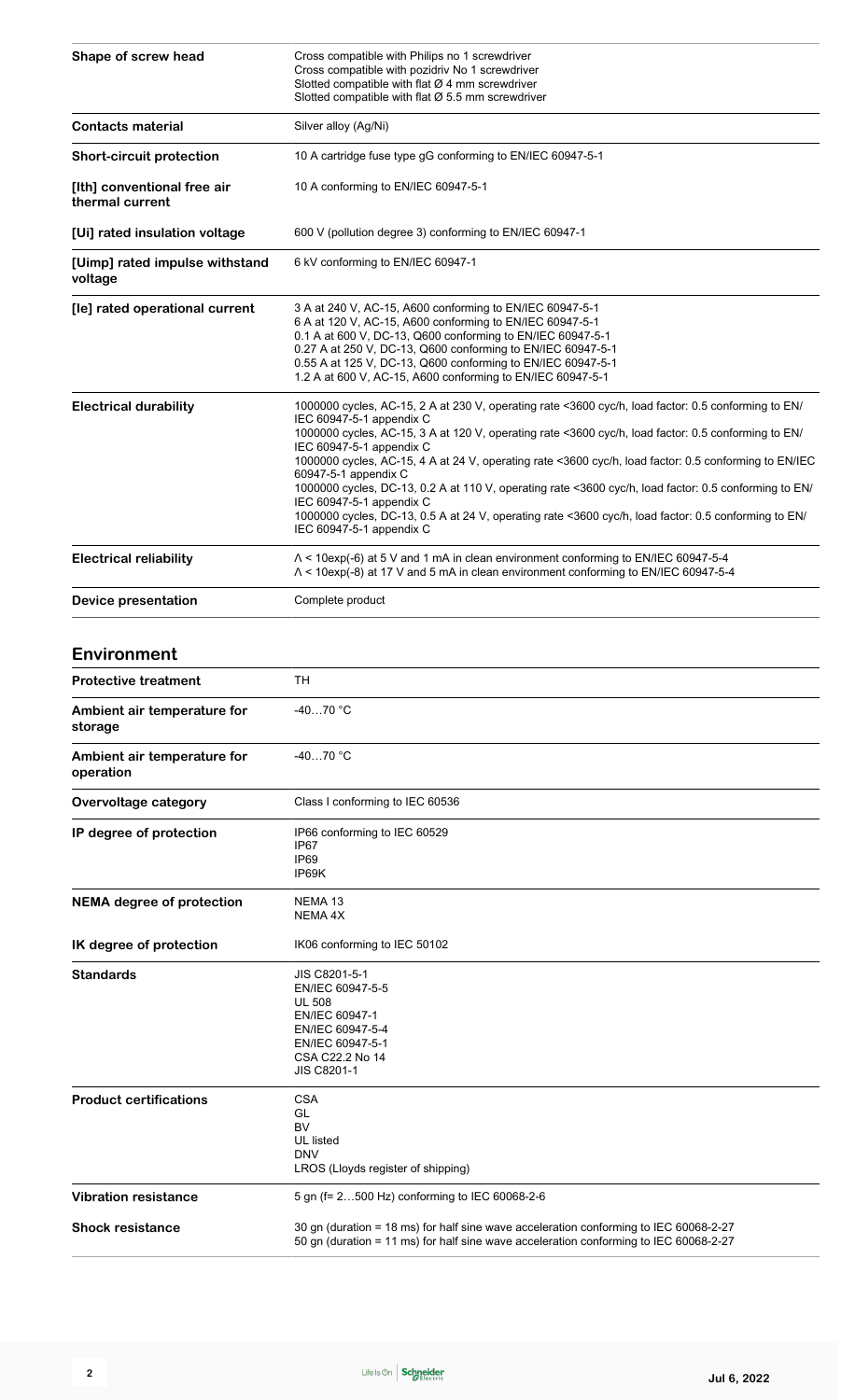## **Packing Units**

| <b>Unit Type of Package 1</b>       | <b>PCE</b>  |
|-------------------------------------|-------------|
| Number of Units in Package 1        | 1           |
| Package 1 Weight                    | 0.079 kg    |
| Package 1 Height                    | 3.5 cm      |
| Package 1 width                     | 5.4 cm      |
| Package 1 Length                    | 8.8 cm      |
| <b>Unit Type of Package 2</b>       | CAR         |
| <b>Number of Units in Package 2</b> | $\mathbf 1$ |
| Package 2 Weight                    | 78 g        |
| Package 2 Height                    | 8.8 cm      |
| Package 2 width                     | 3.4 cm      |
| Package 2 Length                    | 5.4 cm      |
| Unit Type of Package 3              | P06         |
| <b>Number of Units in Package 3</b> | 1200        |
| Package 3 Weight                    | 106.816 kg  |
| Package 3 Height                    | 75 cm       |
| Package 3 width                     | 80 cm       |
| Package 3 Length                    | 60 cm       |

## **Offer Sustainability**

| Sustainable offer status         | Green Premium product                                                                                                                                                                                                                           |  |
|----------------------------------|-------------------------------------------------------------------------------------------------------------------------------------------------------------------------------------------------------------------------------------------------|--|
| <b>REACh Regulation</b>          | <b>REACh Declaration</b>                                                                                                                                                                                                                        |  |
| <b>REACh free of SVHC</b>        | Yes                                                                                                                                                                                                                                             |  |
| <b>EU RoHS Directive</b>         | Pro-active compliance (Product out of EU RoHS legal scope)<br><b>EU RoHS Declaration</b>                                                                                                                                                        |  |
| Toxic heavy metal free           | Yes                                                                                                                                                                                                                                             |  |
| <b>Mercury free</b>              | Yes                                                                                                                                                                                                                                             |  |
| RoHS exemption information       | <b>Yes</b>                                                                                                                                                                                                                                      |  |
| <b>China RoHS Regulation</b>     | China RoHS declaration                                                                                                                                                                                                                          |  |
| <b>Environmental Disclosure</b>  | <b>Product Environmental Profile</b>                                                                                                                                                                                                            |  |
| <b>Circularity Profile</b>       | <b>End of Life Information</b>                                                                                                                                                                                                                  |  |
| <b>WEEE</b>                      | The product must be disposed on European Union markets following specific waste collection and<br>never end up in rubbish bins                                                                                                                  |  |
| <b>California proposition 65</b> | WARNING: This product can expose you to chemicals including: Di-isodecyl phthalate (DIDP), which is<br>known to the State of California to cause birth defects or other reproductive harm. For more information<br>go to www.P65Warnings.ca.gov |  |
|                                  |                                                                                                                                                                                                                                                 |  |

## **Contractual warranty**

**Warranty** 18 months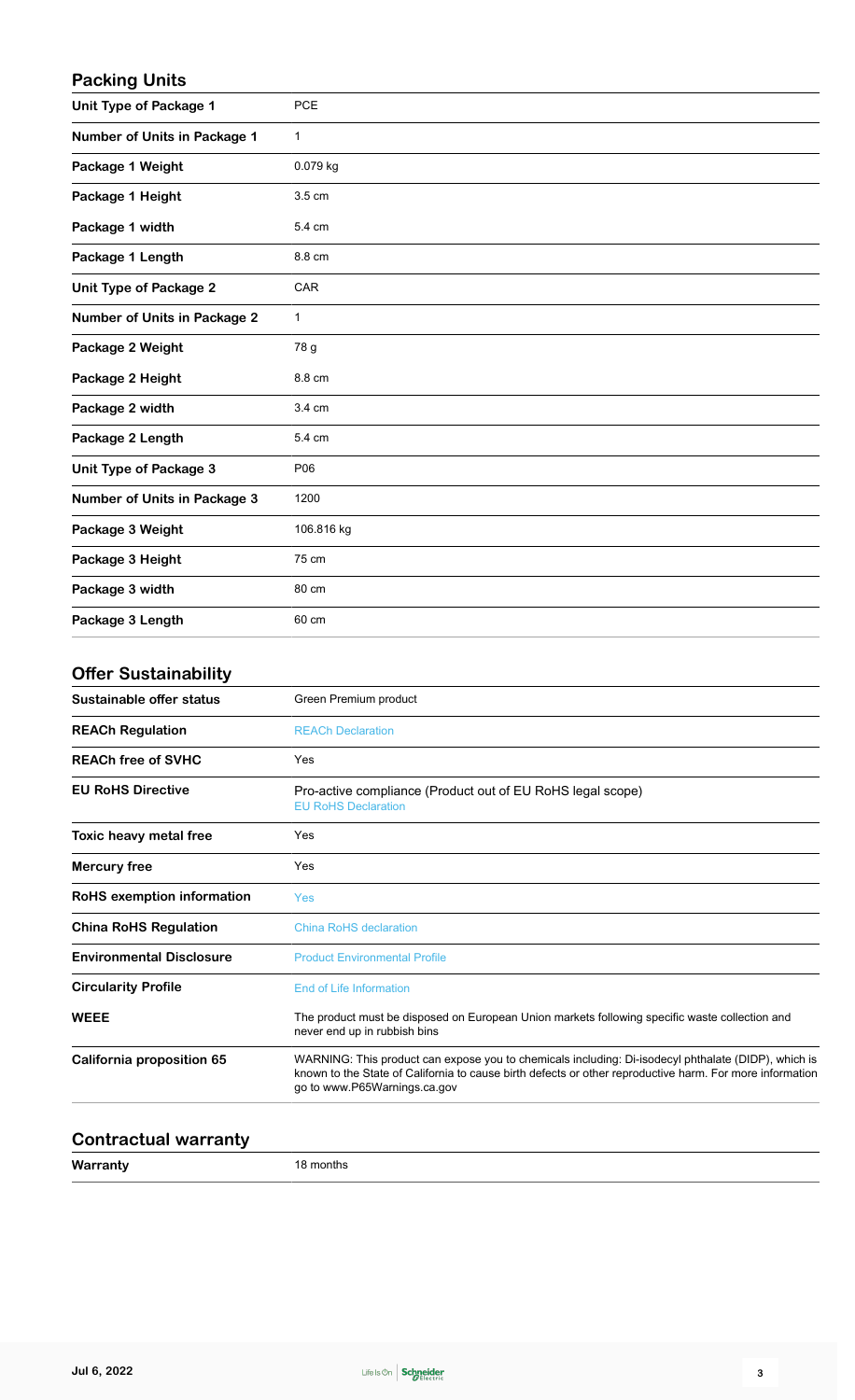**Product data sheet**

Dimensions Drawings

## **Dimensions**



**e :** clamping thickness: 1 to 6 mm / 0.04 to 0.24 in.

**(1)** Additional row of contacts or double contact.